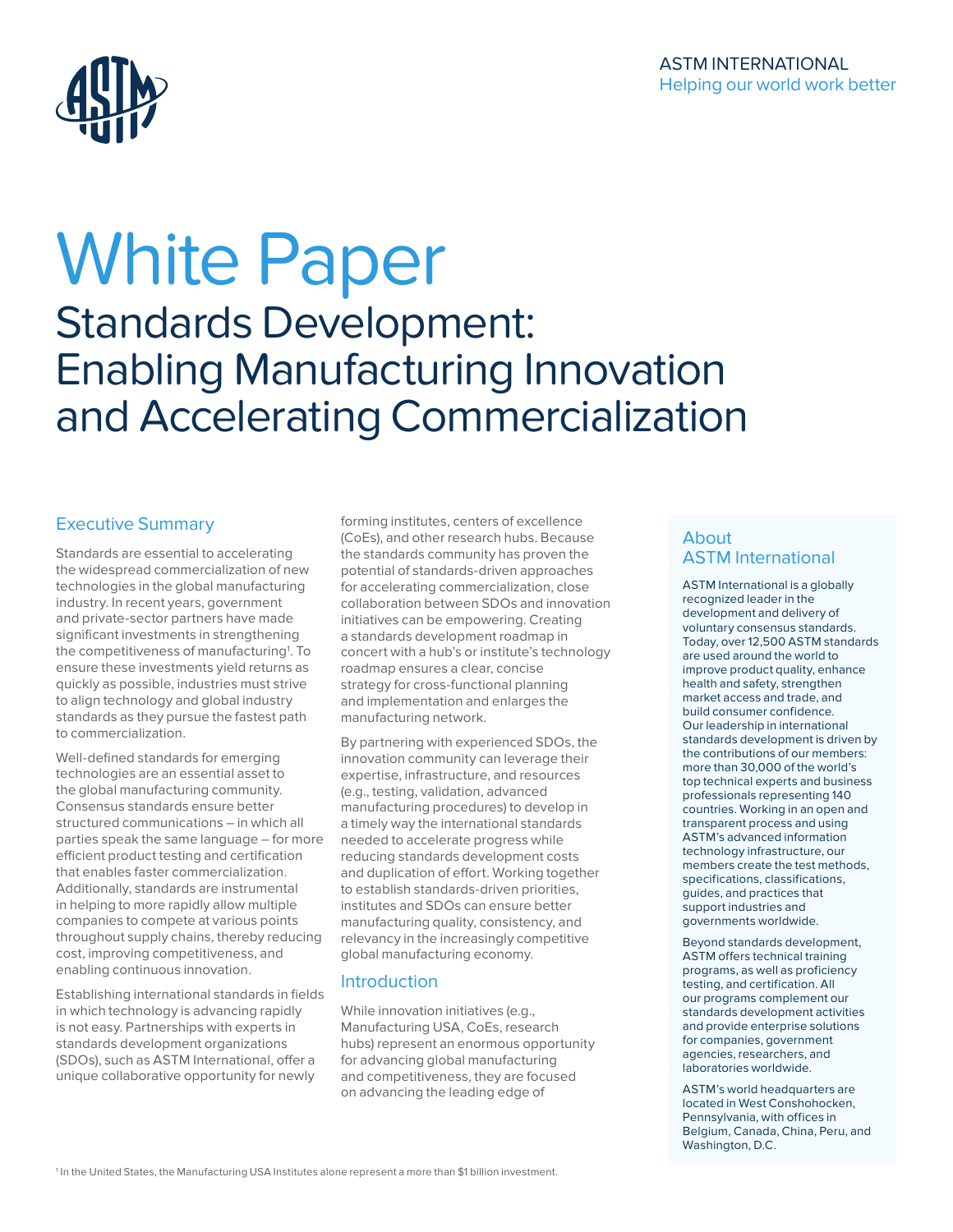manufacturing technology, where standards do not yet exist. Fortunately, these institutes can leverage resources such as the voluntary consensus standards system, which continuously improves and adapts to meet the demands of the future. This system, which has been used effectively in the United States, is based on a longstanding public-private partnership world-renowned for its ability to speed innovation, foster competition, and bolster trade. Additionally, the system is supported by a wide variety of organizations, including the National Institute of Standards and Technology (NIST), with a track record of strong leadership, game-changing partnerships, and commitment to innovation and interdisciplinary approaches.

Without an integrated standards development process, the innovation community may encounter barriers (e.g., product testing, qualification, and certification) that slow time to commercialization, impacting competitiveness and innovation. Because the standards development process is inherently collaborative, it creates opportunities for a robust exchange of knowledge, expertise, and global perspectives that leads more quickly to the scientific consensus that can remove those barriers.

### **This paper explains the value that an integrated approach to voluntary consensus standards development can bring to innovation initiatives through**







#### **FIGURE 1**

Collaborative early engagement helps bridge the gap between innovation and market, resulting in robust programs and services, developed by industry experts with standards as the foundation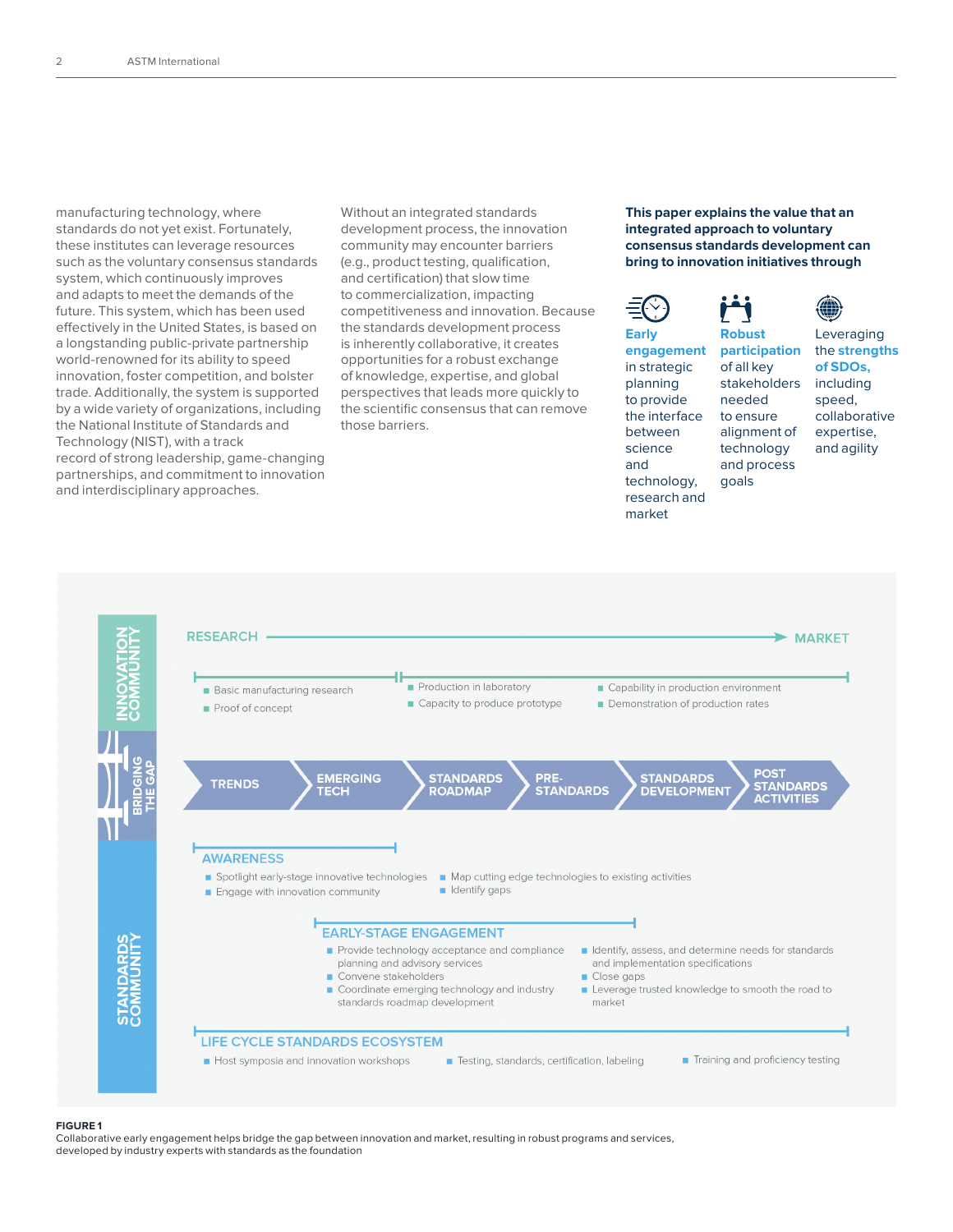## Early Engagement in Strategic Planning

Creating a standards roadmap in conjunction with a technology roadmap builds a broad foundation for future innovation. Early, formal partnership between the innovation and standardsdevelopment communities helps prevent unnecessary delays and, in many cases, reduce time and expense. For example,

- Examining technology developments alongside the standards landscape provides a sound starting point for a thorough gap analysis and more effective strategic planning.
- Conducting a comprehensive audit of all standards-based resources an institute could leverage can reduce time required to develop final deliverables.
- Creating a list of relevant standards and the SDOs that developed them, for every project, can facilitate identification and required engagement level of key leadership and other resources.
- Aligning standards and technology allows the innovation community to develop standards that are market-relevant and robust, ensuring first-attempt compliance to save both time and cost.

Once an initial standards roadmap has been developed, partnership with SDOs continues to add value as the innovation community develops new guidelines and/ or modifies existing standards for emerging technologies. Additionally, SDOs serve as a connector to the global community, ensuring the high-value knowledge of its global expert pool is leveraged in support of an institute's or hub's mission, as well as a conduit from research to development.

This collaborative engagement approach, illustrated in Figure 1, helps bridge the gap between innovation and market, ensuring that industry-wide standards are aligned with stakeholder needs to facilitate industry growth as new technology needs and developments emerge (see Case Study on page 4).

# Robust Participation

Those who create and update technical standards – including ASTM International's more than 30,000 members – are on the cutting edge of many sectors, including both traditional and advanced manufacturing. These SDO experts collaborate on efforts to both anticipate and respond to emerging technologies in areas such as 3-dimensional (3-D) imaging, additive manufacturing, nanotechnology, smart textiles, industrial biotechnology, automation/robotics, and next-generation materials. Because their goal is to accelerate and maximize the potential of these advancements – helping businesses grow, compete, and create jobs – they effectively create a bridge between research and market.

Additionally, technical quality and market relevance of standards are directly influenced by the participation of entrepreneurs and innovators in standards development. Strong and sustained outreach to involve them and others (including government, consumers, and subject matter experts) is crucial to successfully accelerating new advances into the marketplace. By calling on a collection of experts and leveraging existing relationships (e.g., universities), SDOs committed to World Trade Organization standards-development principles – including openness and transparency – can bring a diverse array of key stakeholders to the planning table.

## Leveraging the Strengths of SDOs

The need for closer coordination between standards developers and innovation-focused initiatives is growing as global competition increases. The standards development community brings a number of key advantages to these potential partnerships:

### **Speed.**

International standards continue to evolve with the pace of technology and the needs of society. SDOs like ASTM International are incorporating collaborative tools such as real-time online meetings of technical committees and a seamless digital path from inception of concept to final deliverable to keep pace with ever-quickening product and innovation cycles.

### **Collaborative Expertise.**

Increasingly, SDOs recognize the importance of partnering not only with leading trade groups and associations but also with each other. This collaboration provides jointly focused expertise and resources while also reducing duplication of effort.

### **Agility.**

As new innovations come to market, SDOs have become nimbler in their ability to support the introduction of proposed standards while also accommodating revisions to existing standards. This level of agility is crucial in responding to emerging hazards and consumer safety issues and can significantly benefit the efficiency of advanced manufacturing research and development (R&D) activities (e.g., improving standard quality and facilitating access and validation via robust, repeatable, and reproducible analysis).